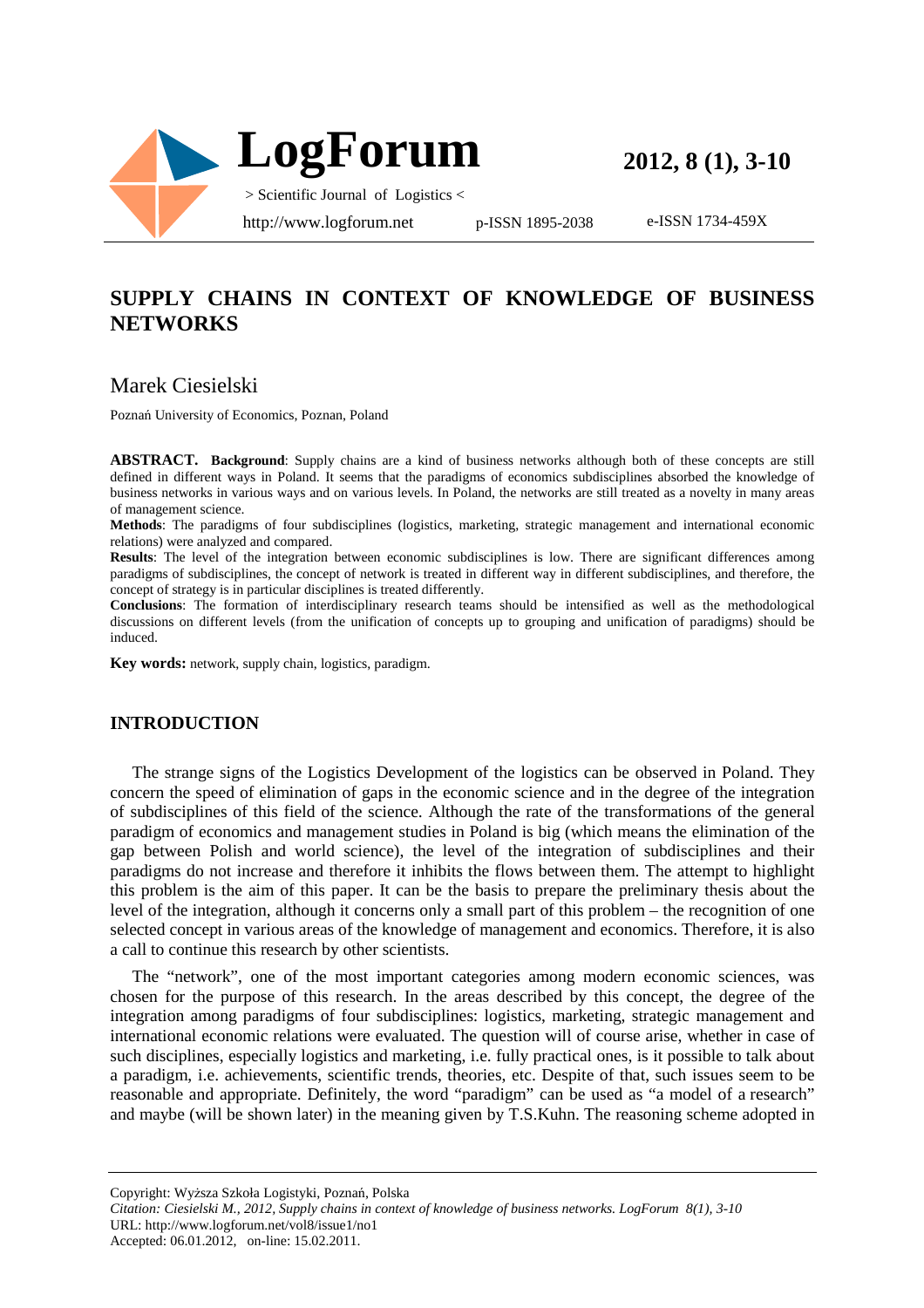this research is very close to the view, where the various parts of paradigm of economics sciences are assigned to various subdisciplines.

The logistics is a starting point for these researches and the aim of them is to determine the level of the integration, with putting the special emphasis on the networks in strategies. If the assumptions of this researches turn to be true and the statement could be made that the fast development of economics sciences is accompanied by excessive disintegration of paradigms of its subdisciplines, the appropriate steps towards the integration could be undertaken.

#### **SUPPLY CHAINS AND BUSINESS NETWORKS**

The economic networks, called also business networks, are understood in two ways in Polish literature. According to first one, the networks are the relations. In this case, the following definition can be found: "the set of connections between two or more subjects, having interactions among them..." [Ratajczak 2010]. According to second one, the definition of networks is simple: "a set of connections between companies" [Leksykon zarządzania 2004]. According to the description given by A.Noga: "the business networks are groups of companies related to each other. Those links can be of vertical nature (such connections are identified by a permanent exchange of goods or services) or of horizontal one (in this case, they are understood as the mechanism to create and regulate the external effects within a group of objects" [Noga 2009]. The similar situation occurs in case of supply chains and supply networks. Some authors consider the supply chains as sets of organizations, others for sets of flows or interactions. J.Witkowski writes: "supply chains are various, cooperating with each other, companies (active in such areas like mining, production, commerce or services) and their customers, among them the goods, information and financial flows occur, starting at the mining of raw materials up to final customers" [Witkowski 2005]. Although such definitions can be found, which describe the supply chains as a set of flows and relations, the supply networks could be also both sets of flows or sets of companies. It is really difficult to understand the ambiguity of concepts. The issue is here only to clearly label circles and lines on the figure 1. The reference to the graph theory can be made here, where the organizations are the nodes and the relations are the lines.



Source: own work

 Fig. 1. Network Rys. 1. Sieć

The reason of this conceptual chaos is an important phenomenon. The issues related to networks are researched within the scope of the four (mainly) economic subdisciplines: marketing, logistics, strategic management and international economic relations. The researches and publications of these subdisciplines in Poland are poorly penetrated by each other as well as they do not refer sufficiently to the network theory, so-called network approach. (It would be interesting to determine whether such problems exist also in others key categories of modern economy, e.g. computerization, globalization,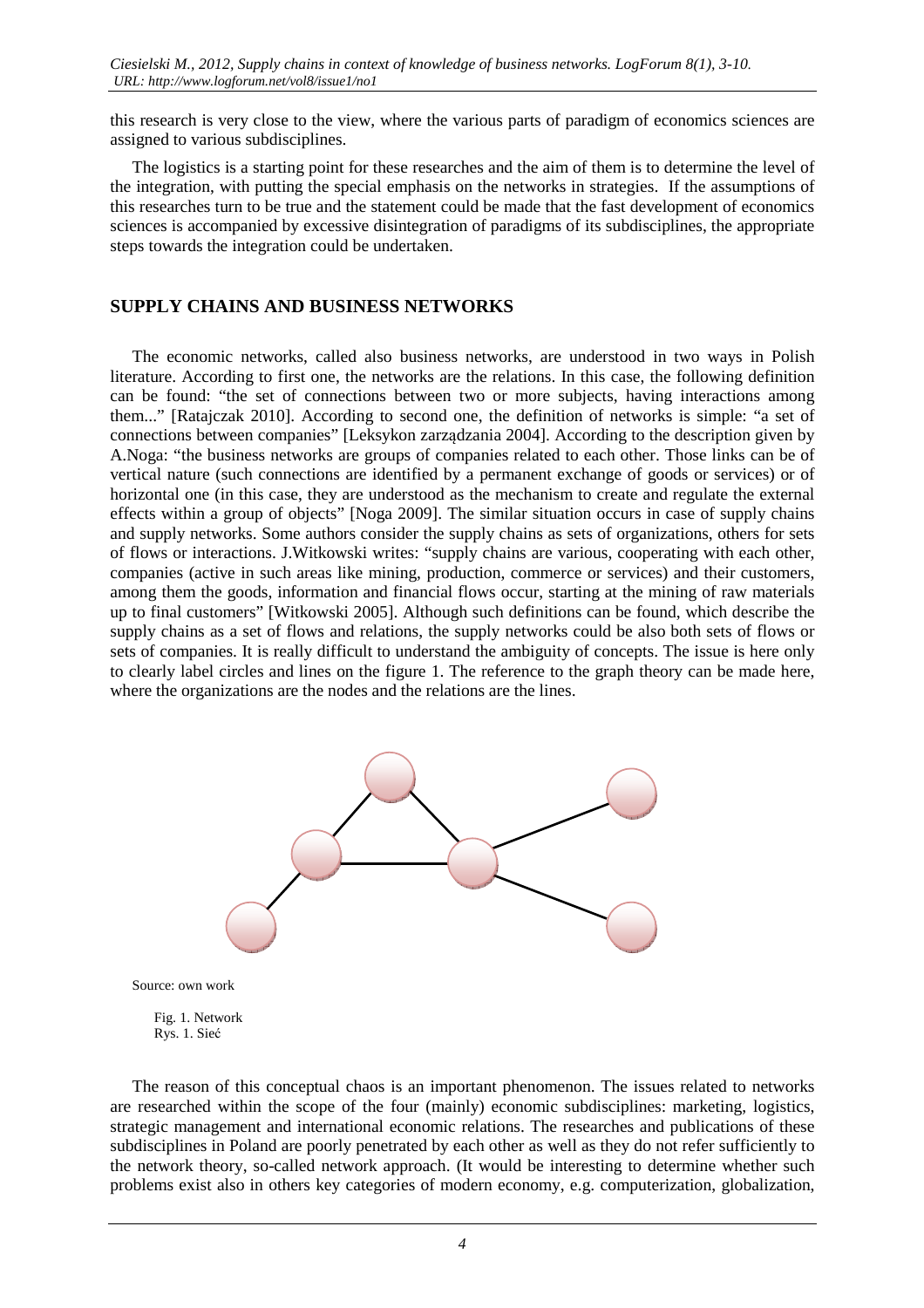customization). The above-mentioned conceptual confusion can be than related directly to the phenomenon, which requires in-depth researches. However, for now, only the expression "could be" is allowed to be used in this context. It seems that the concept of the network has not so far had the sufficient impact on the terminology and theories of these four subdisciplines, and maybe even on the entire field of economic sciences. What is even more important, the paradigms of these four subdisciplines have not been changed so far. It is very evident in the publications related to logistics issues. There are books about supply chains, where the business networks are not even mentioned. There are also publications in strategic management, which refer to some "networks in the logistics", which are a kind of business networks.

The papers of the world literature indicate that there is a crisis of a traditional corporate organizational model, based on the vertical integration, the hierarchical functional management, the technological, social and exact system of the work-sharing in a company, the organization of "management and production line" type [Castells 2010a]. The future belongs to networks. There are many types of them: networks of companies, of different types, context or culture, based on a family, on Chinese community, of a type occurring in Northern Italy, emerged from the centres of technological development like Silicon Valley, hierarchical communities of Japanese *keiretsu* type, networks of decentralized corporate units, derived from old vertically organized corporations, which now are forced to adapt to the requirements of time, business networks of customers of a company and suppliers of this company together with this company and finally international networks developed from strategical alliances of companies and networks which support them [Castells 2010b]. It is also worth to reconsider the previously mentioned issue: whether the network approach has found an appropriate response in Poland in the form of a change of paradigms of already mentioned four subdisciplines.

The big interest of networks and partly of a change of part of a paradigm is observed in case of the logistics and marketing - but it concerns only distribution channels, marketing relations and supply chains. In case of two other subdisciplines, the networks are still treated as a novelty and the completion of paradigms, used for years. The various types of understanding of a network concept and a network approach can be easily found. Once these concepts refer to spontaneous relationships among companies and organizations and otherwise it is understood as a conscious creating and shaping of cooperation forms. In case of logistics, the researches refer mainly to such concepts like transaction, cooperation, configuration and such theories like: the theory of transaction costs, networks models, modular approach and business theories. The concepts of a product, a life cycle, relations and marketing mix are emphasized in the case of marketing.

The issue of the network is usually ignored in Polish literature in the field of a strategic analysis. Even the presentations of Porter's model still emphasize the competitive attitude of companies, their suppliers and customers to each other, although the idea to make an advantage of vertical and horizontal corporate connections is clearly imposed. The issue of networks is even marginalized in publications on changes of paradigms of the strategic management [Witek-Crabb 2006]. However, the elements of network approach can be found in the value chain, the portfolio analysis and the strategic potential. It is missed in a strategy, a mission and a vision.

The network approach should be expected in the area of a subdiscipline related to international business relationships. However, the network is still not a permanent element of the internationalization theory in Polish publications. The networks are neither a part of paradigms of the theory of international exchange, nor the theory of direct foreign investments nor the theory of multinational company. The lack of a network approach is particularly strange to accept in the theory of internationalization. It is evidence that the network approach is described as a new concept even in the best Polish publications in this field [Gorynia, Jankowska 2007]. Of course, the networks are always connected with the concepts of globalization and internationalization. It can be concluded, that there is no network approach regarding their own paradigms in the discussed subdisciplines. Therefore, it is necessary to consider the benefits of the combined approach. The potential synergistic effects are enormous. It is enough to analyze the benefits of the connection of the knowledge from the paper "Theories of internationalization" with e.g. the knowledge in the field of supply chains.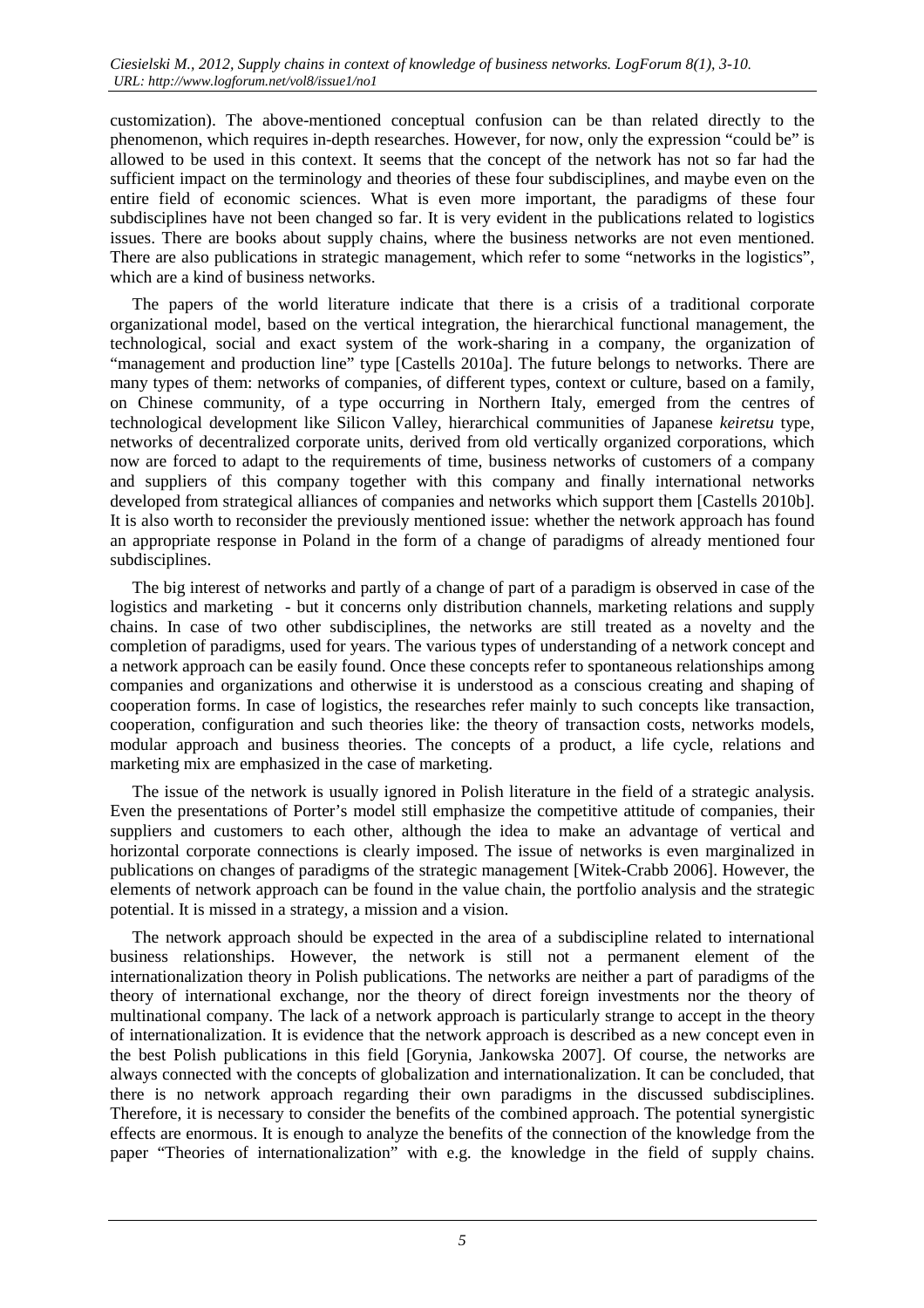Anyway, the logistics, as the newest subdisciplines among the discussed ones, should begin the process to connect stronger researches and theoretical considerations among those four subdisciplines.

#### **STRATEGIES AND NETWORKS**

The strategy is this area of the management, where the changes of a paradigm can be observed most strongly. As the world literature indicates, the network strategy can be in different relations concerning the strategy of a company: from the case where it is simply a developed logistic strategy of a company to the strategy of the highest level – the level of a network.

In the first case, the strategy of the supply chain/network (often together with an operational strategy) is treated as one of functional strategy of a company or a corporation. The relationships between a business strategy and a strategy of the supply chain as a multidimensional functional strategy are well described in the figure 2.



Source: Bozarth, Handfirld 2007

 Fig. 2. The strategy of the supply chain within the strategy of a company or a corporation Rys. 2. Strategia łańcucha dostaw w strategii przedsiębiorstwa lub korporacji

It is worth to mention, that the idea of the strategy of supply chains emerged already in the models related to the autonomous company. And so J.Kay [1996] suggested in his strategy model, that the competitive advantage can arise from the relationships with suppliers.

The strategy of the supply chain means how the activities related to flows are conducted and how these activities are managed [Hines 2004, Flynn, Huo, Zhao 2009]. It includes also the management of the relations within the supply chain as well as the integration in the areas of management, IT and technology. However, as a concept of a supply chain can be referred to not only a flow of goods and information or other activities like marketing, production or finances, so the concept of the strategy of a supply chain can be extended to these areas.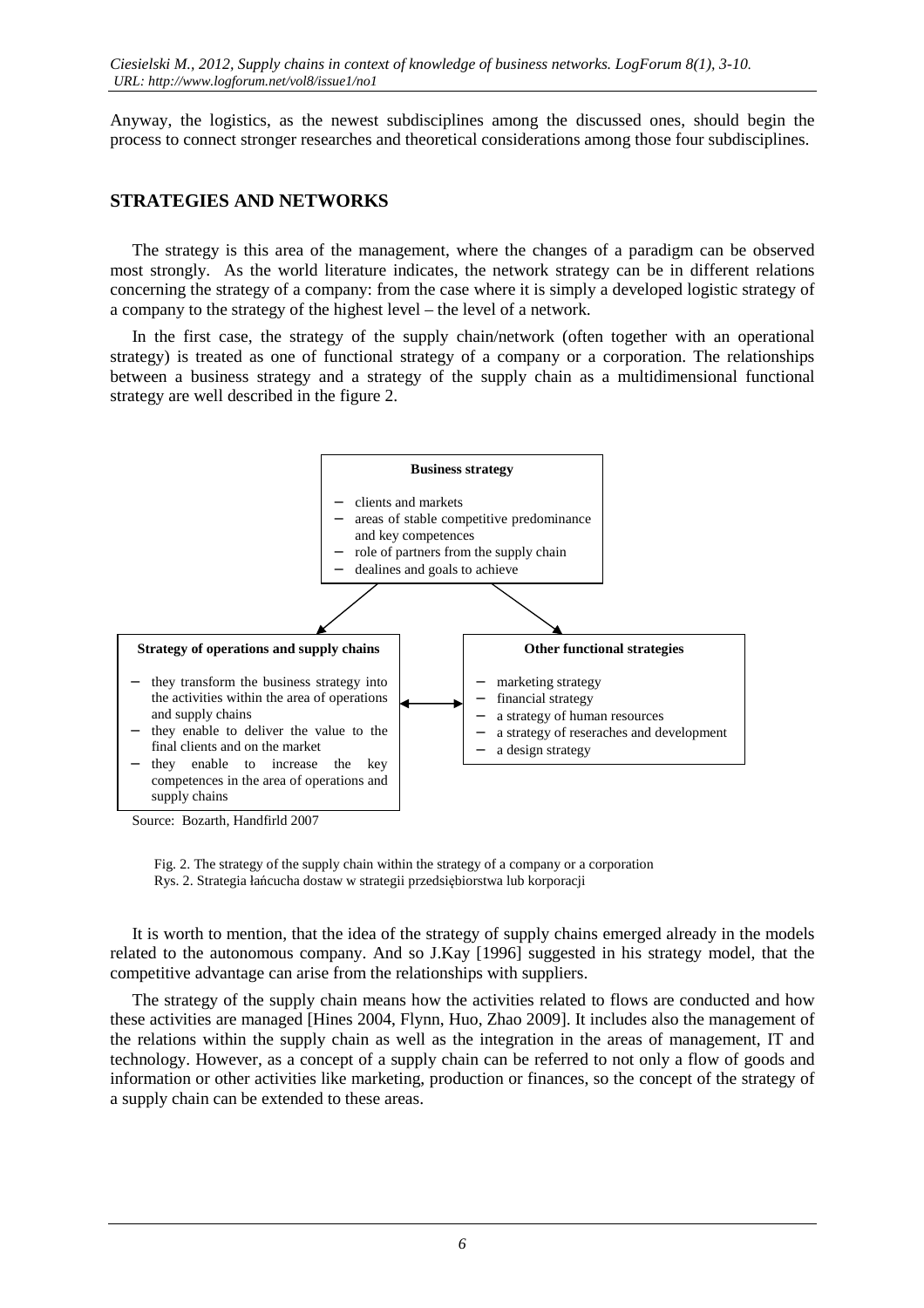*Ciesielski M., 2012, Supply chains in context of knowledge of business networks. LogForum 8(1), 3-10. URL: http://www.logforum.net/vol8/issue1/no1* 



Source: Wit, Meyer 2007

 Fig. 3. The levels of a strategy Rys. 3. Poziomy strategii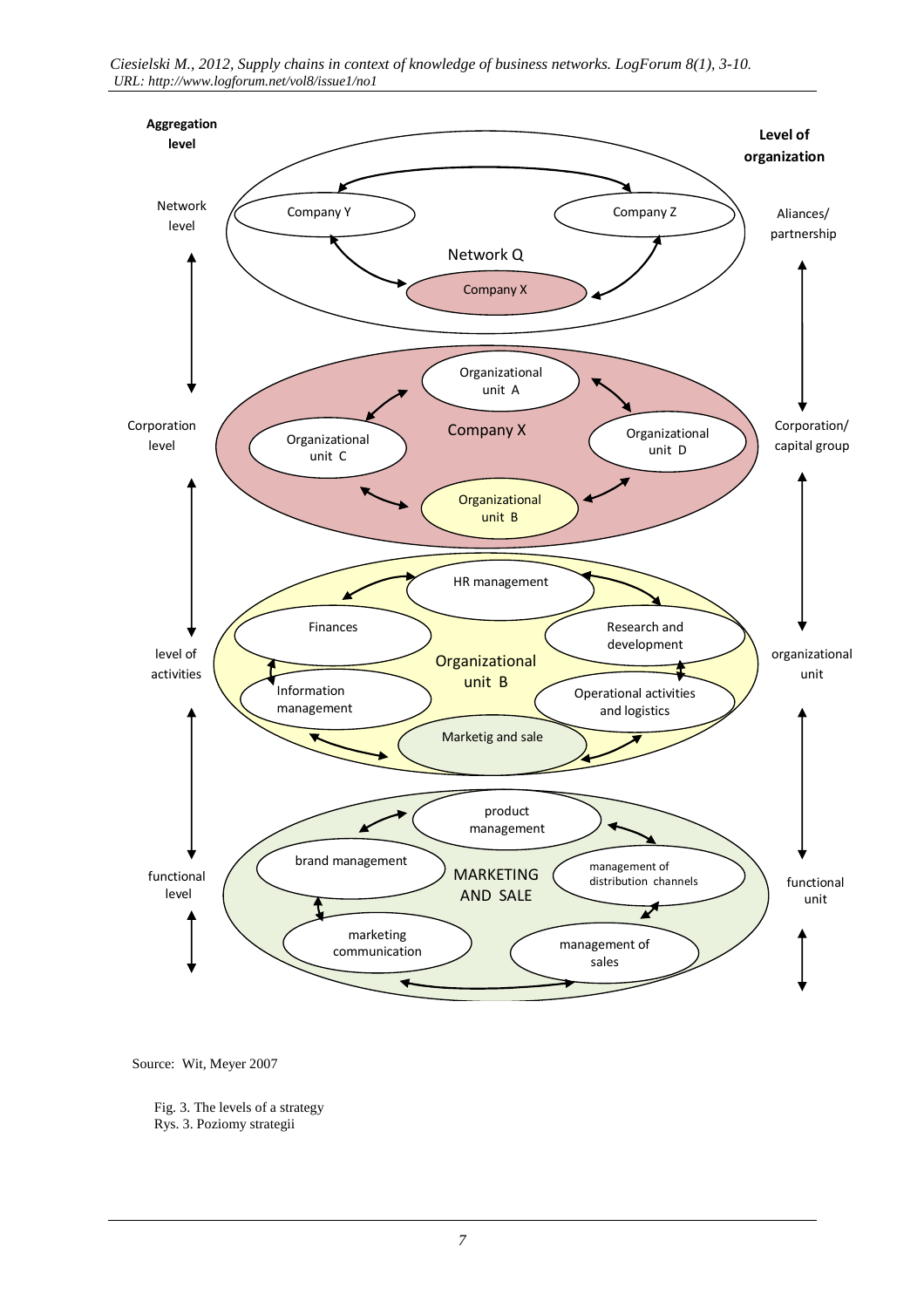There are three levels of a strategy according to a conventional approach: the level of a company, the level of a corporation and the level of a functional area within a company. However, the increase of the significance of business networks makes it necessary to distinguish the fourth level of the strategy – the strategy of a network. Bob de Wit and Ron Mayer [2007] write: "companies often merge into a group, consisting of two or more partners. This level is called the level of the network and the multi-organizational level. Such groups consist often of many members, like in case of strategical alliances, joint ventures or partnerships leading to create an additional value. They may be also networks, which consist of tens or even hundreds of organizations. Depending on the situation, the whole corporation or only a part of it can be joint to the cooperation with other companies. But the strategy developed for a group of companies is always called the strategy of networks, regardless of the nature or the extension of the cooperation". Therefore, the existence of the network is taken into account in a strategic approach. The companies decide, for such type of the cooperation, to get some advantages of vertical and horizontal integration, without covering the costs associated to them. The concept "strategies of activities within a network" is sometimes used. They are related to vertical and horizontal relationships. The latter ones concern networks and supply chains. The strategies of whole networks and of networks members are the strategies at the level of networks (strategies of network activities).

Unfortunately, the network level is still often disregarded in Poland in researches and publications in the field of the strategic management. The network strategies are discussed very rarely, as well as the network within other subdisciplines. It applies mainly the logistics. The words "network" and "strategy" are met quite rarely in the publications related to the logistics. Better situation is within the marketing, maybe because this subdiscipline covers the whole management in its researches, including the company's strategies. Obviously, both these words must be present firstly in international business relationships, but even in this area; Polish literature only now starts to connect the concepts and theories of networks with international strategies. The terminological mess and different places of the network in paradigms in above-mentioned subdisciplines can be regarded both as the reason and as the result of that disintegration, mentioned earlier.

#### **CONCLUSIONS**

The level of the integration between economic subdisciplines is low. It manifests in:

- − significant differences among paradigms of various subdisciplines,
- − the concept of network is treated in different way in different subdisciplines, and therefore, the concept of strategy is understood also differently. It is connected with the terminological mess.

It is easy to indicate the recommendations for the improvement. Firstly, the formation of interdisciplinary research teams should be intensified. Secondly, the methodological discussions on different levels (from the unification of concepts up to grouping and unification of paradigms) should be begun. It is important, that these discussions should be concluded by strict recommendations, accepted by the whole scientific community.

#### **REFERENCES**

Bozarth C., Handfirld R.B., 2007, Wprowadzenie do zarządzania operacjami i łańcuchami dostaw [Introduction to the management of operations and supply chains], Helion , Gliwice, 54.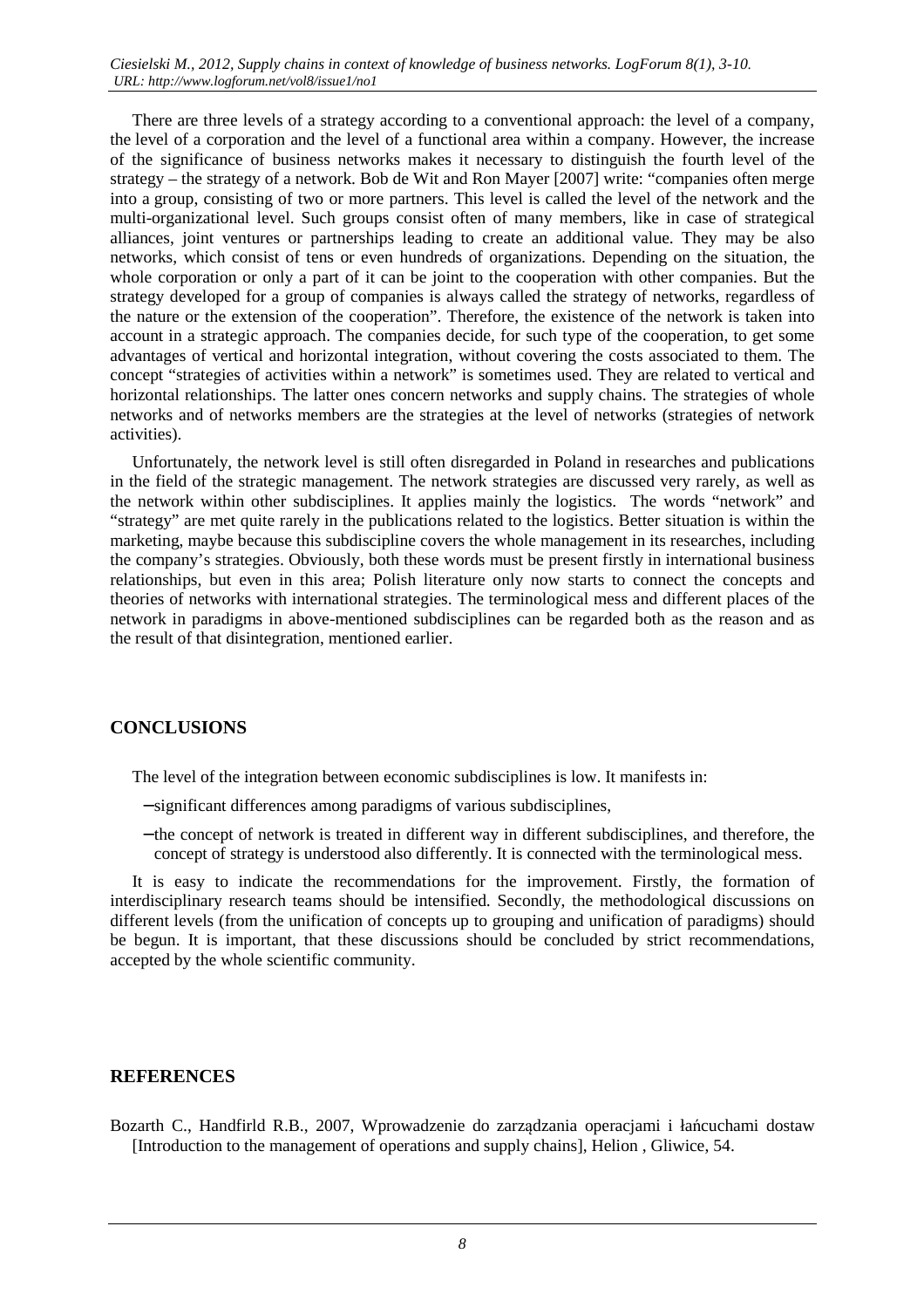- Castells M., 2010, Społeczeństwo sieci [A community of a networks] , Wydawnictwo Naukowe PWN, Warszawa, 164.
- Flynn B., Huo Baofeng, Zhao X., 2009, The impact of supply chain integration on performance: a contingency and configuration approach, journal of Operations Management.
- Gorynia M., Jankowska B., 2007, Teorie internacjonalizacji [Theories of internationalisation], Gospodarka Narodowa 2007, 10.
- Hines T., 2004, Supply Chain Strategies, Elsevier Butterworth-Heinemann, Oxford, 5.
- Kay J., 1996, Podstawy sukcesu firmy [Principles of business success], PWE, Warszawa, 9.
- Leksykon zarządzania [A book of the management], 2004, Difin, Warszawa, 510.
- Noga A., 2009, Teorie przedsiębiorstw [Theories of companies], PWE, Warszawa, 90.
- Ratajczak-Mrozek M., 2004, Sieci biznesowe a przewaga konkurencyjna przedsiębiorstw zaawansowanych technologii [Business networks and the competitive advantages of technologically advanced companies], Wydawnictwo UE w Poznaniu, Poznań, 29.
- Witek-Crabb A., 2006, Zmiana paradygmatu zarządzania strategicznego zarys koncepcji. w: Przedsiębiorczość i innowacyjność. Wyzwania współczesności [The change of a paradigm of strategical management- a concept, in: Management and innovations. Challenges of present days], PN AE 1116, Wrocław.
- Witkowski J., 2005, Organizacje sieciowe, sieci strategiczne i łańcuchy dostaw próba systematyzacji pojęć strategie i logistyka organizacji sieciowych [Network' organizations, strategic networks and supply chains - an attempt of systematization of concepts of strategies and the logistics of network organizations], Prace Naukowe AE we Wrocławiu, 186.

# **ŁAŃCUCHY DOSTAW W KONTEKŚCIE WIEDZY O SIECIACH GOSPODARCZYCH**

**STRESZCZENIE**. **Wstęp**: Łańcuchy dostaw są rodzajem sieci gospodarczych, aczkolwiek oba te pojęcia są ciągle różnie definiowane w Polsce. Wydaje się, że paradygmaty subdyscyplin ekonomicznych w różnych stopniu i w różny sposób zaabsorbowały wiedzę o sieciach gospodarczych. W Polsce w wielu obszarach nauk o zarządzaniu sieci są ciągle traktowane jako nowość.

**Metody**: Paradygmaty czterech subdyscyplin (logistyki, marketingu, zarządzania strategicznego i międzynarodowych stosunków gospodarczych) zostały poddane analizie i porównaniu.

**Wynik**i: Poziom integracji między subdyscyplinami nauk ekonomicznych jest niski. Występują znaczne różnice w paradygmatach subdyscyplin, pojęcie sieciowości, i co z tego wynika, pojęcie strategii, w poszczególnych dyscyplinach jest traktowane inaczej.

**Wnioski**: Należy zintensyfikować proces tworzenia interdyscyplinarnych zespołów badawczych jak również wywołać dyskusje metodologiczne na różnych poziomach (od ujednolicenia pojęć po zespolenie paradygmatów).

**Słowa kluczowe:** sieć, łańcuch dostaw, logistyka, paradygmat

### **LIEFERKETTEN IM KONTEXT DES WISSENS VON BUSINESS-NETZWERKEN**

**ZUSAMMENFASSUNG. Einleitung**: Lieferketten sind eine Art von Business-Netzwerken. Die beiden Begriffe werden aber in Polen immer noch unterschiedlich definiert. Es scheint, dass die Paradigmen der wirtschaftlichen Teilgebieten das Wissen von Business-Netzwerken in verschiedenem Maß und auf verschieden Art und Weise absorbiert haben. In Polen werden Netzwerke in vielen Bereichen der Management-Wissenschaften immer noch als eine Neuigkeit betrachtet. **Methoden**: Paradigmen von vier Teilgebieten (der Logistik, des Marketings, der Strategischen Verwaltung und der

Internationalen Wirtschaftsbeziehungen) wurden analysiert und verglichen.